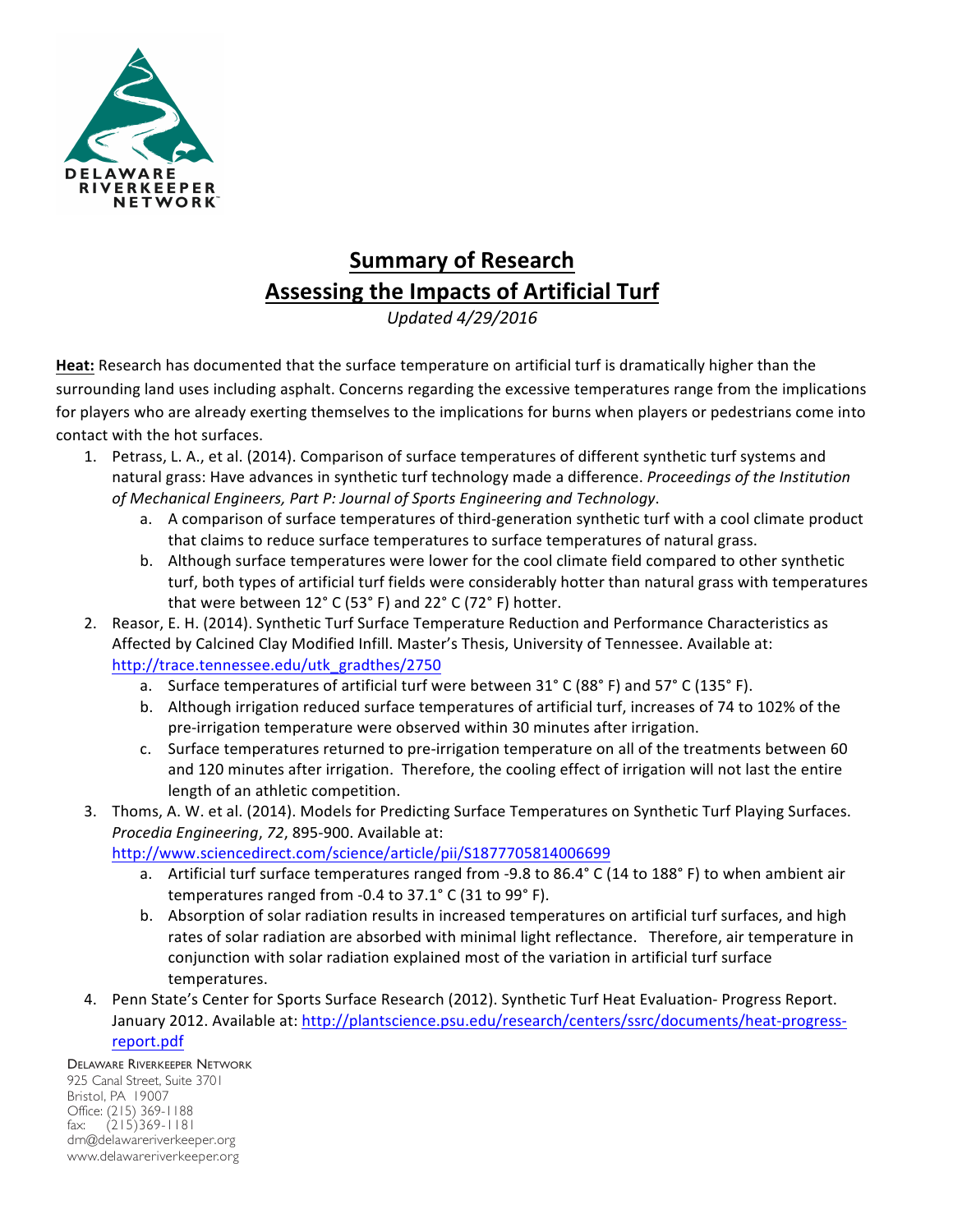- a. This study measured surface temperatures of artificial turf fields between 140.2 and 173.4° F when air temperatures were between 73 and 79° F.
- b. Looking at various color options for infill and temperature, no product significantly reduced surface temperatures. Small reductions in temperature are insignificant when surface temperatures still exceed 150° F. This study concluded that "[w]hile marketing materials may claim lower surface temperatures, no scientific reports exist that substantiate such claims."
- c. Research has not found a good solution for excessive heat levels of turf.
- 5. Serensits, T. J. et al. (2011). Human health issues on synthetic turf in the USA. *Proceedings of the Institution* of Mechanical Engineers, Part P: Journal of Sports Engineering and Technology, 225(3), 139-146.
	- a. High surface temperatures found on artificial turf fields can contribute to physiological stress and cause "serious heat-related illnesses" including heat stress, heat stroke, and burns.
	- b. The "New York City Department of Health and Mental Hygiene recognizes excessive surface temperatures as the most important health concern associated with infilled synthetic turf."
	- c. Irrigation of excessively hot artificial turf surfaces only provides cooling benefits for about 20 minutes, with a rebound to within 10 degrees of the pre-irrigation temperature within 3 hours.
	- d. The use of white crumb rubber as the infill does not resolve the heat issue.
- 6. Sciacca, T (2008). The Thermal Physics of Artificial Turf. SynTurf.org. Available at: http://www.synturf.org/sciaccaheatstudy.html
	- a. A study comparing temperatures on artificial turf temperatures with air temperature found that artificial turf ranged from 58 to 75° hotter than measured air temperature.
- 7. SportsTurf Managers Association (STMA) (2008). A Guide to Synthetic and Natural Turfgrass for Sports Fields: Selection, Construction and Maintenance Considerations. 2<sup>nd</sup> edition. Available at:

http://www.stma.org/sites/stma/files/STMA\_Synthetic\_Guide\_2nd\_Edition.pdf 

- a. Artificial turf gets dramatically hotter than surrounding land uses including asphalt with surface temperatures as much as 95 to 140° F hotter than natural grass fields whereas the temperature of natural grass rarely rises above 85° F, regardless of air temperature
- 8. Williams, C. F., & Pulley, G. E. (2002). Synthetic surface heat studies. *Brigham Young University*. Available at: www.wellesleyma.gov/pages/WellesleyMA\_SpragueResources/Synthetic%20Surfaces%20Heat%20Study.do c
	- a. Temperature measurements were taken at the surface, above the surface, and below the surface of artificial turf, natural turf, bare soil, asphalt, and concrete.
	- b. Surface temperatures of synthetic turf were 37° F higher than asphalt and 86.5° F hotter than natural turf.
	- c. Two inches below the surface, synthetic turf was 28.5° F hotter than natural turf.
	- d. Although irrigation of synthetic turf resulted in a reduction of close to 90°F, temperatures rose 35° within five minutes and returned to the starting temperature within 20 minutes.
	- e. "The hottest surface temperature recorded was 200º F on a 98º F day. Even in October the surface temperature reached 112.4º F."
	- f. Brigham Young University has set a surface temperature guideline which restricts play on synthetic turf fields when surface temperatures are potentially hazardous to athletes. This reduces the playing season and eliminates any continuous play benefit that is typically mentioned in favor of artificial turf.
- 9. Beard, J. B., & Green, R. L. (1994). The role of turf grasses in environmental protection and their benefits to humans. Journal of Environmental Quality, 23(3), 452-460. Available at:

https://www.landcarenetwork.org/legislative/TheRoleofTurfgrassesinEnvironmentalProtection.pdf

a. Synthetic surfaces can be up to 39° C (102° F) hotter than natural turf. Natural turf grass provides a natural cooling affect and helps to dissipate heat from neighboring developed areas.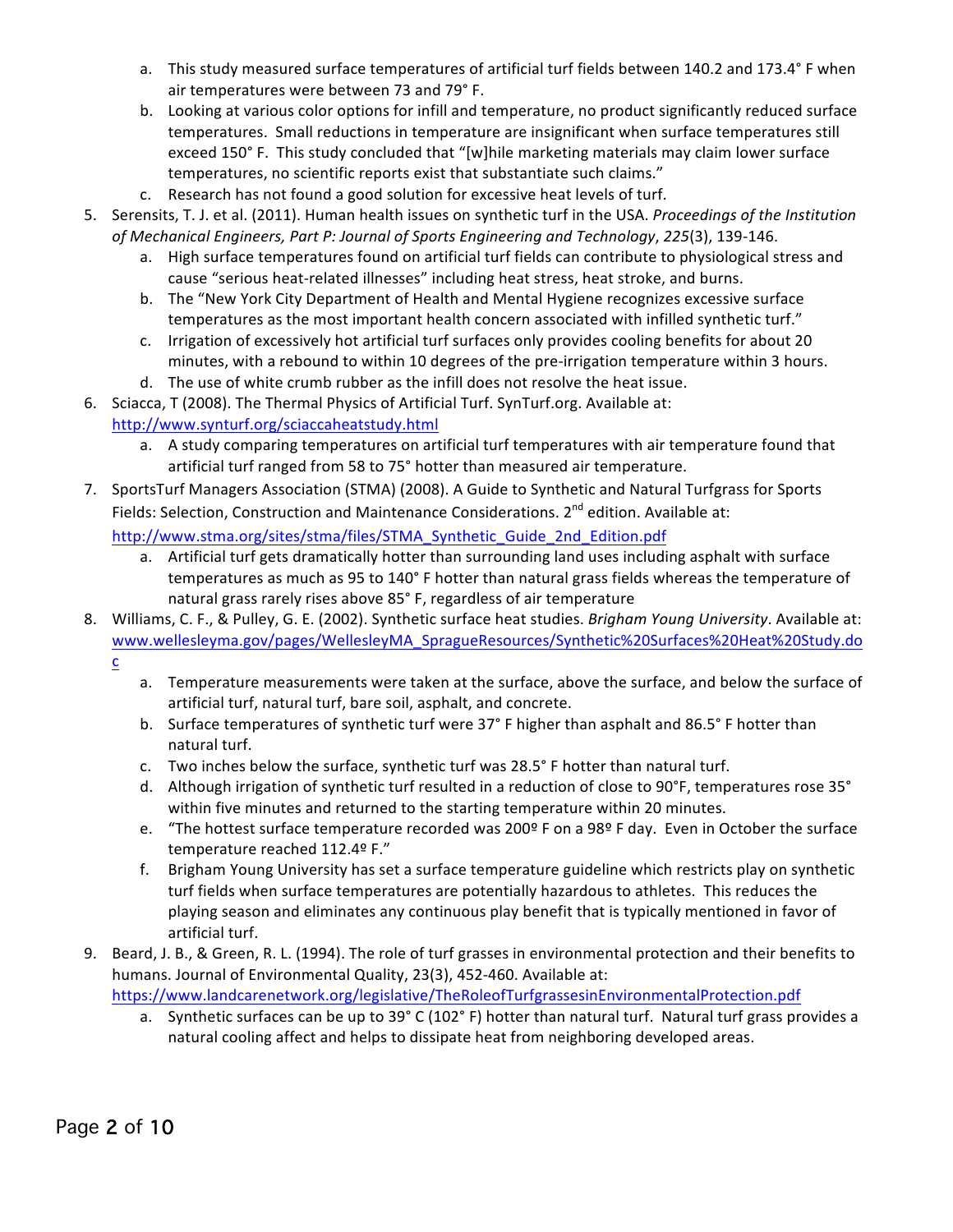Health: The impacts of inhalation or ingestion of chemicals continues to be a concern for those playing on artificial turf. Direct human exposure to the hazardous substances contained in the rubber in-fill of artificial turf is believed to occur via inhalation, skin contact, and/or ingestion. Furthermore, there are concerns for increased injuries and bacterial infections when playing on artificial turf.

- 1. Kim, S., Yang, J.-Y., Kim, H.-H., Yeo, I.-Y., Shin, D.-C., & Lim, Y.-W. (2012). Health Risk Assessment of Lead Ingestion Exposure by Particle Sizes in Crumb Rubber on Artificial Turf Considering Bioavailability. Environmental Health and Toxicology, 27, e2012005. http://doi.org/10.5620/eht.2012.27.e2012005.
	- a. Researchers considered the risks for lead exposure from children ingesting rubber powder resulting from exposure to crumb rubber infill artificial turf and found that elementary school students had a hazard index that exceeded 0.1, a level that is considered a "potential for hazard", with middle and high school students also suffering exposure levels.
- 2. Balazs, G. C., et al. (2014). Risk of Anterior Cruciate Ligament Injury in Athletes on Synthetic Playing Surfaces A Systematic Review. The American journal of sports medicine, 0363546514545864.
	- a. A systematic review of available literature on the risk of ACL rupture on natural grass versus artificial turf found that there is an increased rate of ACL injury on synthetic playing surfaces for football players.
- 3. Celeiro, M., Lamas, J. P., Garcia-Jares, C., Dagnac, T., Ramos, L., & Llompart, M. (2014). Investigation of PAH and other hazardous contaminant occurrence in recycled tyre rubber surfaces. Case-study: restaurant playground in an indoor shopping centre. *International Journal of Environmental Analytical Chemistry*, *94*(12), 1264-1271.
	- a. The presence of a large number of hazardous substances were found in both the runoff and vapor phase of recycled tire playground surfaces.
	- b. Nine polycyclic aromatic hydrocarbons (PAHs) were detected in the runoff/ cleaning water with total PAH concentrations in the ppm (parts per million) range.
	- c. The most toxic PAH, benzo[a]pyrene was detected in extracts from playground surfaces.
	- d. "The presence and the high concentration of these chemical compounds in playground should be a matter of concern owing to their high toxicity."
- 4. Laible, C., & Sherman, O. H. (2014). Risk Factors and Prevention Strategies of Non-Contact Anterior Cruciate Ligament Injuries. *Bulletin of the Hospital for Joint Diseases, 72(1), 70-5. Available at:* http://www.nyuhjdbulletin.org/mod/bulletin/v72n1/docs/v72n1\_7.pdf
	- a. Since shoe-surface interaction is important for injury prevention, "the optimal surface to prevent injury is outdoors on natural grass."
	- b. Artificial turf has a higher friction coefficient and greater ground reaction force, both conditions that increase the risk for injury.
	- c. Furthermore, as temperature increases the shoe-surface friction interaction increases and exposes athletes to greater risk of injury.
- 5. Bass, J. J., & Hintze, D. W. (2013). Determination of Microbial Populations in a Synthetic Turf System. Skyline-The Big Sky Undergraduate Journal, 1(1), 1. Available at: http://skyline.bigskyconf.com/cgi/viewcontent.cgi?article=1000&context=journal
	- a. Abrasions, even insignificant ones, from artificial turf can create an entry site for pathogens.
	- b. The higher abrasion rate for synthetic turf increases the risk of infection, and the microbial populations found within synthetic turf are a source of pathogens when abrasions occur.
	- c. Older turf fields have higher microbial populations, as well as higher levels in the higher traffic areas such as the sidelines. These results indicate that artificial turf poses a greater risk for the spread of pathogens and infections among student athletes.
- 6. Llompart, M., Sanchez-Prado, L., Lamas, J. P., Garcia-Jares, C., Roca, E., & Dagnac, T. (2013). Hazardous organic chemicals in rubber recycled tire playgrounds and pavers. *Chemosphere*, *90*(2), 423-431. Available at: http://www.elcorreodelsol.com/sites/default/files/chemosphere\_maria\_llompart.pdf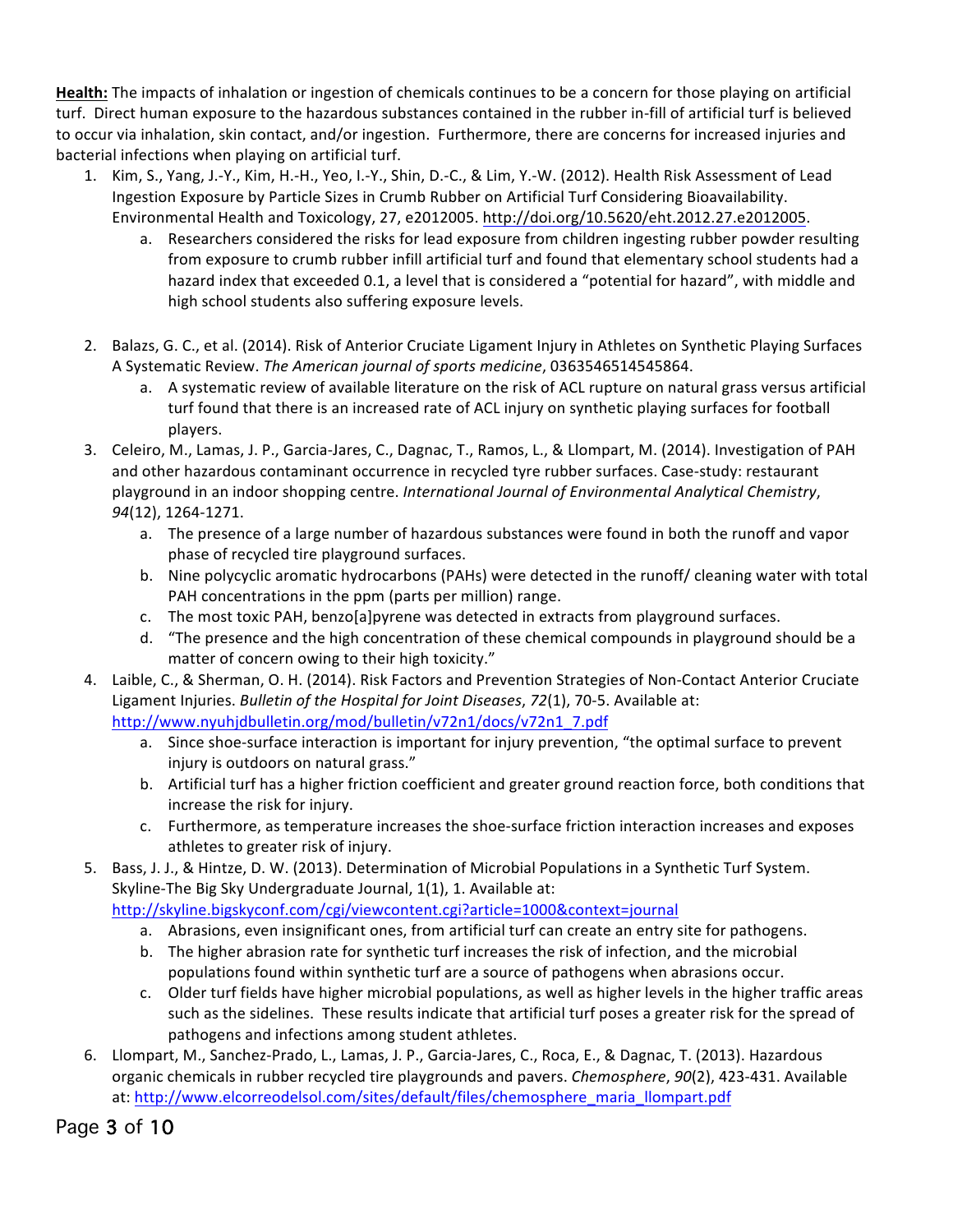- a. An analysis of surfaces containing recycled rubber tires confirmed the presence of hazardous substances including PAHs, phthalates, antioxidants (e.g. BHT, phenols), benzothiazole, derivatives, and other chemicals.
- b. The vapor phase above the samples confirmed volatilization of many organic compounds demonstrating that these chemicals can enter the human body through inhalation.
- c. The use of recycled rubber tires for play areas, especially facilities for children, should be restricted or prohibited.
- 7. Serensits, T. J., McNitt, A. S., & Petrunak, D. M. (2011). Human health issues on synthetic turf in the USA. *Proceedings of the Institution of Mechanical Engineers, Part P: Journal of Sports Engineering and Technology, 225*(3), 139-146.
	- a. Synthetic turf is more abrasive than natural turf grass, therefore, "breaks in the skin are more common, creating a pathway for infection when in contact with an infected surface."
- 8. Shalat, S.L. (2011). An Evaluation of Potential Exposures to Lead and Other Metals as the Result of Aerosolized Particulate Matter from Artificial Turf Playing Fields, Final Report. Submitted to NJ Department of Environmental Protection, July 14, 2011. Available at: http://www.nj.gov/dep/dsr/publications/artificialturf-report.pdf
	- a. In air samples collected from artificial turf during various levels of activity, researchers detected arsenic, cadmium, chromium and lead, all metals with known human toxicity.
	- b. This research demonstrates that activity by players on the fields could suspend contaminated particulates into the air that could be inhaled and therefore, human exposure from artificial turf fields is not limited to dermal.
	- c. These results "raise some concerns with regard to the potential hazards that may exist for individuals and in particular children who engage in sports activities on artificial turf fields."
- 9. Van Ulirsch, G. et al. (2010). Evaluating and regulating lead in synthetic turf. *Environmental health perspectives*, 118(10), 1345. Available at: http://www.ncbi.nlm.nih.gov/pmc/articles/PMC2957910/pdf/ehp-118-1345.pdf
	- a. Artificial turf can degrade to form lead containing dust at levels that pose a health risk to children.
	- b. Due to the lack of research, "...physicians should be aware of synthetic turf as one potential source of exposure for young children..." and "Health officials investigating elevated blood lead in children should also be aware of synthetic turf as a potential source of lead exposure."
- 10. Center for Disease Control and Prevention. (2008). CDC Health Advisory. Potential exposures to lead inartificial turf: Public health issues, actions, and recommendations. June 18, 2008. Available at: http://www.dhhr.wv.gov/oeps/disease/Documents/Advisory\_00275.pdf
	- a. Artificial turf made of nylon or nylon/ polyethylene blend fibers contain lead and pose a potential public health concern.
	- b. The risk for lead exposure is higher for artificial fields that are old, frequently used, exposed to the weather, or demonstrate signs of abraded, faded, or broken fibers. As turf ages, lead is released in dust that could then be ingested or inhaled.
	- c. CDC does not know how much lead the body will absorb. However, lead can cause neurological development symptoms and behavioral problems. Children less than 6 years old are more affected by lead than adults and absorb lead more easily.
	- d. CDC does not understand the potential risks associated with lead exposure from artificial turf but recommends precautions including aggressive hand and body washing after playing on fields, washing clothes immediately to avoid tracking contaminated dust to other places, and discouraging eating and drinking while on turf products.
- 11. Han, I. K., Zhang, L., & Crain, W. (2008). Hazardous chemicals in synthetic turf materials and their bioaccessibility in digestive fluids. Journal of Exposure Science and Environmental Epidemiology, 18(6), 600-607. Available at: http://www.nature.com/jes/journal/v18/n6/pdf/jes200855a.pdf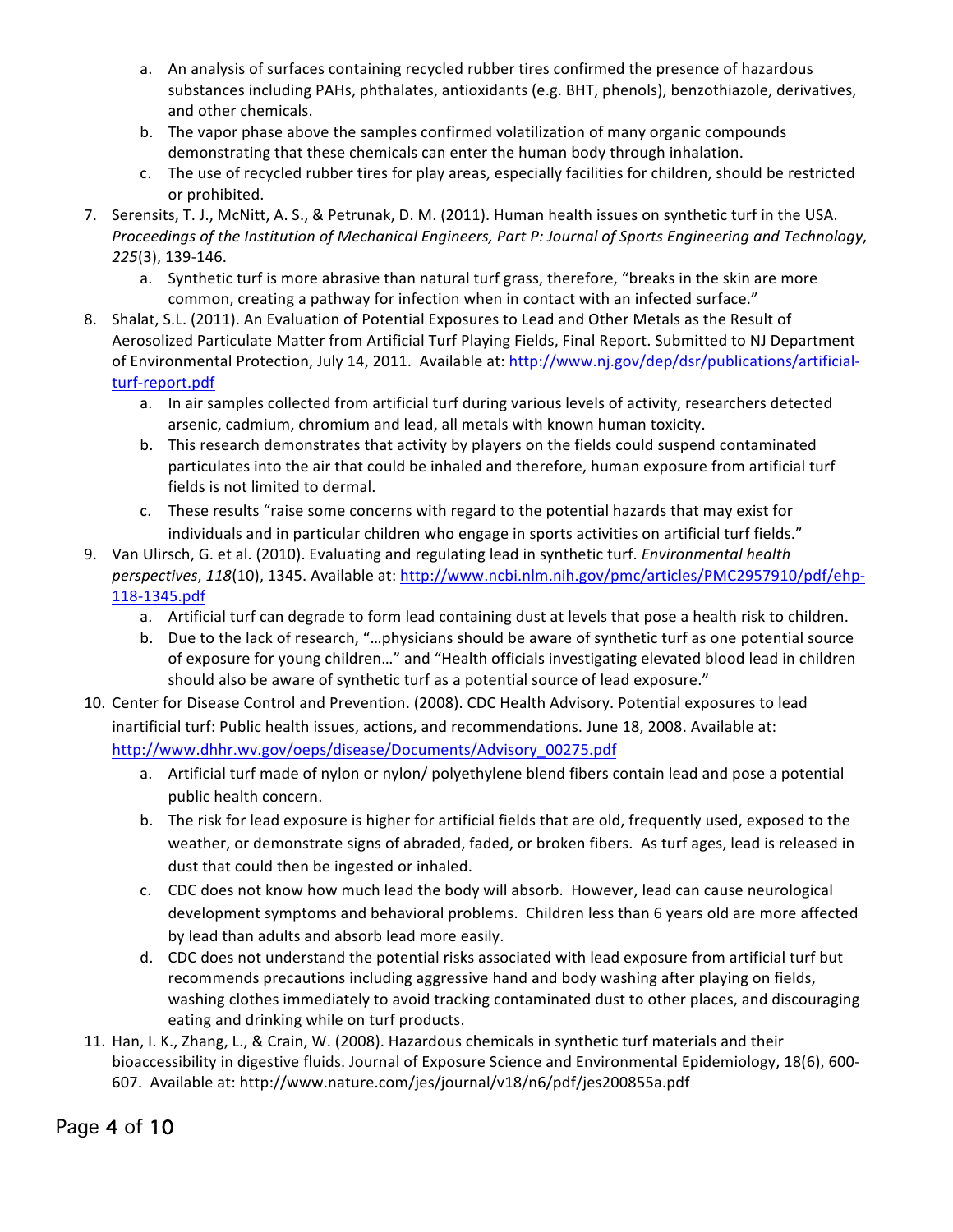- a. Samples from rubber granules and from artificial grass fibers were taken at fields of different ages and analyzed for polycyclic aromatic hydrocarbons (PAHs), zinc, chromium, arsenic, cadmium, and lead. These samples were then analyzed to determine their bioaccessibility in synthetic digestive fluids.
- b. The rubber granules found in artificial turf fields had PAH levels above health-based soil standards. Although levels appear to decline over time, this trend can be altered by the fact that new rubber can be added periodically to compensate for the loss of infill material.
- c. There was a "slightly worrisome" level of chromium found in artificial turf fiber samples.
- d. Lead in artificial fields can come from the blades of artificial grass, the pigment used for the field markings and lines, and the infill material. Although there were relatively low concentrations of lead measured, the researchers were careful to point out: "some health scientists believe that any Pb [lead] is harmful to children's neurocognitive development, and that no new Pb should be added to their surroundings." Furthermore, the lead present in the rubber granules, while at low levels, was "highly bioaccessible" to synthetic gastric fluid.
- 12. Brown, D.R. (2007). Artificial Turf: Exposures to Ground-up Rubber Tires. Environment & Human Health, Inc. (EHHI). Available at: http://www.ehhi.org/reports/turf/turf\_report07.pdf
	- a. Direct human exposure to the hazardous substances contained in artificial turf occurs via three pathways: inhalation as chemicals off gas from the turf, skin contact, or ingestion including by children or infants who come into contact with the material. In the case of allergies (i.e. latex allergies), inhalation could result in a systemic response, as opposed to a contact response.
	- b. Extreme temperatures or solvents are not needed to release metals (including zinc, selenium, lead and cadmium), volatile organic compounds, or semi-volatile organic compounds from the rubber infill of artificial turf into the air or water – release takes place in ambient air and water temperatures.
	- c. While, "the status of the information about human exposures to recycled tire crumb rubber in-fill ... is not sufficient to determine the safety of the use of the product in situations that involve continuous episodes of human exposure;" "the available information is sufficient and strong enough to raise plausible questions with respect to acute toxicity for susceptible persons, and for cancer risks."
- 13. California Office of Environmental Health Hazard Assessment (OEHHA) (2007). Evaluation of Health Effects of Recycled Waste Tires in Playground and Track Products. Report prepared for the Integrated Waste Management Board. Available at:

http://www.calrecycle.ca.gov/publications/Documents/Tires%5C62206013.pdf

- a. Based on a review of 46 studies, 49 chemicals that are released from tire crumb were identified.
- b. Of the 49 chemicals identified, "seven of the chemicals leached from tire shreds were carcinogens."
- c. OEHHA calculated a cancer risk of 1.2 in 10 million based on a one-time ingestion of the tire crumb rubber over a lifetime.
- d. Chrysene, a PAH and carcinogen, was found to be ingested as the result of hand-to-surface-tomouth transfer from playground surfaces made with recycled tires. Assuming playground use for an 11 year period (from age 1 to 12) there was found to be an increased cancer risk of 2.9 in one million from the general cancer risk gauge of one in one million
- e. Only 31% of the playground surfaces made of recycled tires tested passed the California State mandated Head Impact Criterion (HIC) of <1,000. In this same study 100% of the playground surfaces made of wood chips passed the same standard.
- 14. Crain, W. and Zhang, J. (2007). Rachel's Democracy and Health News #992: Hazardous Chemicals in Synthetic Turf, Follow-up Analyses, April 12, 2007. Available at: http://www.precaution.org/lib/07/prn\_synthetic\_turf.070405.htm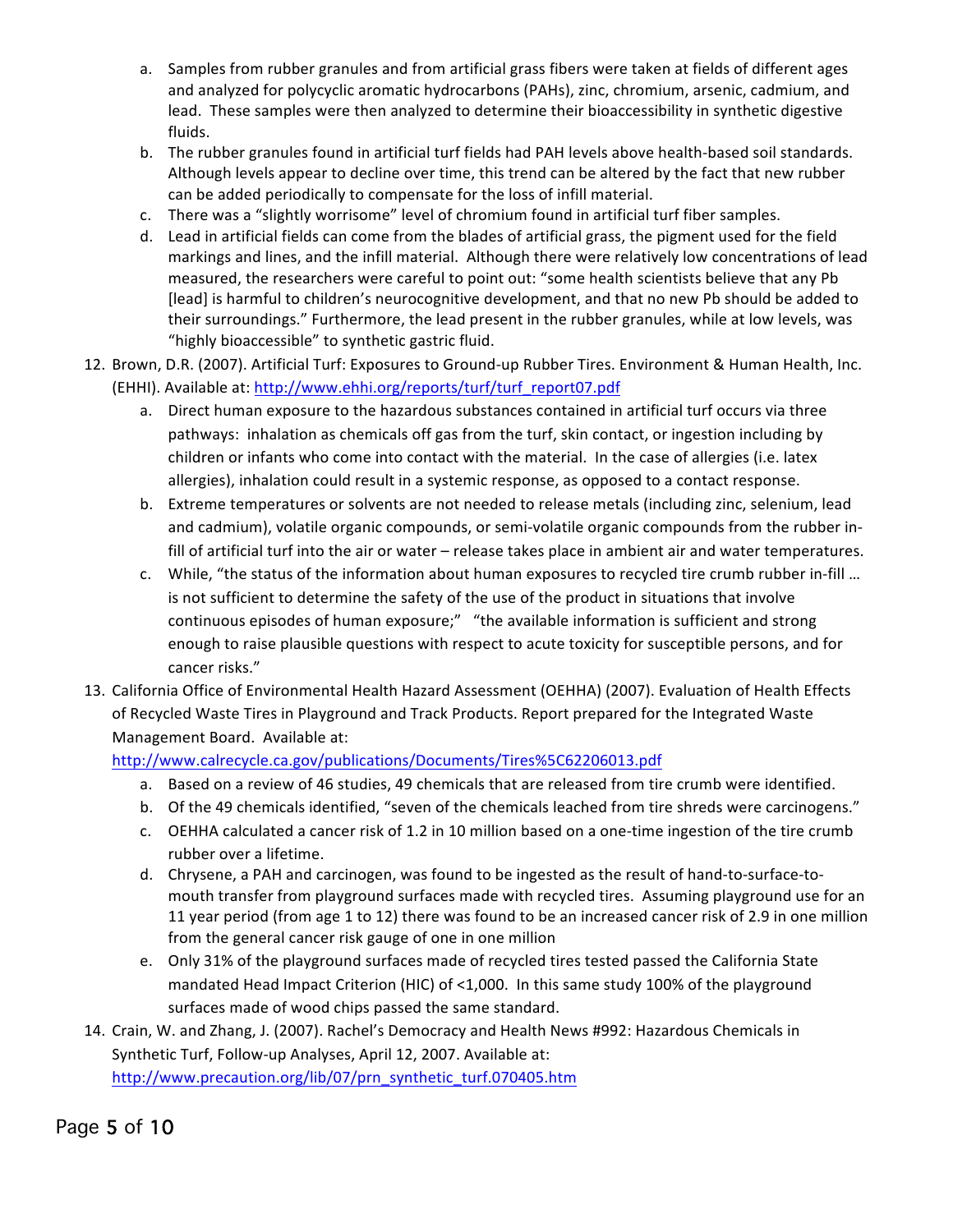- a. Testing on two sites in New York where synthetic turf has been used (the large, 3 year old, Parade Ground in Brooklyn; the relatively small 5 month old Sara D. Roosevelt Park in Manhattan) found PAHs at hazardous levels (as per New York standards). Dibenzo (a.h)anthracene, a probable human carcinogen, was also found at hazardous levels, with two other PAH forms, both possible human carcinogens, found at hazardous levels at the Parade Ground site.
- b. Research into the pathways by which these substances may be absorbed into the bodies of children and athletes via skin contact, ingestion or other pathways, is very limited with additional research needed.
- 15. Epstein, V. (2007). Texas Football Succumbs to Virulent Staph Infection from Turf. Bloomberg Press, December 21, 2007. Available at:

http://www.bloomberg.com/apps/news?pid=newsarchive&sid=alxhrJDn.cdc

- a. Artificial turf is linked with serious and potentially life threatening staph infections including MRSA (methicillin-resistant staphylococcus aureus). MRSA can exploit minor skin injuries such as turf burn, and therefore, MRSA infection rate among players is 16 times higher than the national average.
- 16. KEMI, Swedish Chemicals Agency (2007). Facts: Synthetic Turf. April 2007. Available:

http://www2.kemi.se/upload/trycksaker/pdf/faktablad/fbsyntheticturf.pdf. 

- a. Tires contain up to 60 different substances which may be bioaccumulative, carcinogenic, reprotoxic, mutagenic and/or endocrine disrupting.
- b. Most PAHs are persistent, bioaccumulative and carcinogenic.
- c. Among the metals found in tires that may be of concern are zinc, lead, copper, chromium and cadmium. Zinc and copper are harmful when absorbed at high levels. Lead can affect reproduction and development of the nervous system leading to poor cognitive development. Chromium is carcinogenic and mutagenic. Cadmium is toxic to humans and can contribute to poor liver and kidney function, as well as osteoporosis.
- 17. Mattina, M. I., Isleyen, M., Berger, W., & Ozdemir, S. (2007). Examination of crumb rubber produced from recycled tires. The Connecticut Agricultural Experiment Station, New Haven, CT. Available at: http://www.ct.gov/caes/lib/caes/documents/publications/fact\_sheets/examinationofcrumbrubberac005.pd f
	- a. Multiple compounds out-gas and leached into water from synthetic turf rubber crumb under ambient temperatures including benzothiazole (a skin and eye irritant), butylated hydroxyanisole (a "recognized carcinogen, suspected endocrine toxicant, gastrointestinal toxicant, immune toxicant, neurotoxicant, skin and sense-organ toxicant"), n-hexadecane (a severe irritant), and 4-(t-octyl) phenol ("corrosive and destructive to mucous membranes").
- 18. Anderson, M. E. et al. (2006). A case study of tire crumb use on playgrounds: risk analysis and communication when major clinical knowledge gaps exist. Environmental health perspectives, 114(1), 1. Available at: http://www.ncbi.nlm.nih.gov/pmc/articles/PMC1332647/pdf/ehp0114-000001.pdf
	- a. A Case Study conducted by a group of physicians and public health professionals working with the U.S. Environmental Protection Agency's Region Pediatric Environmental Health Specialty Unit found that the research and information necessary is not available to establish "the safety in use with children" of tire crumb used as playground surfaces.
	- b. "The use of recycled tire crumb products on playgrounds has had little health investigation. The major unresolved concern is the potential for latex allergy with short-term dermal exposure."
- 19. Crain, W. and Zhang, J. (2006). Rachel's Democracy and Health News #871: Hazard Chemicals in Synthetic Turf. September 7, 2006. Available at:

http://www.precaution.org/lib/06/prn\_toxins\_in\_synthetic\_turf.060831.htm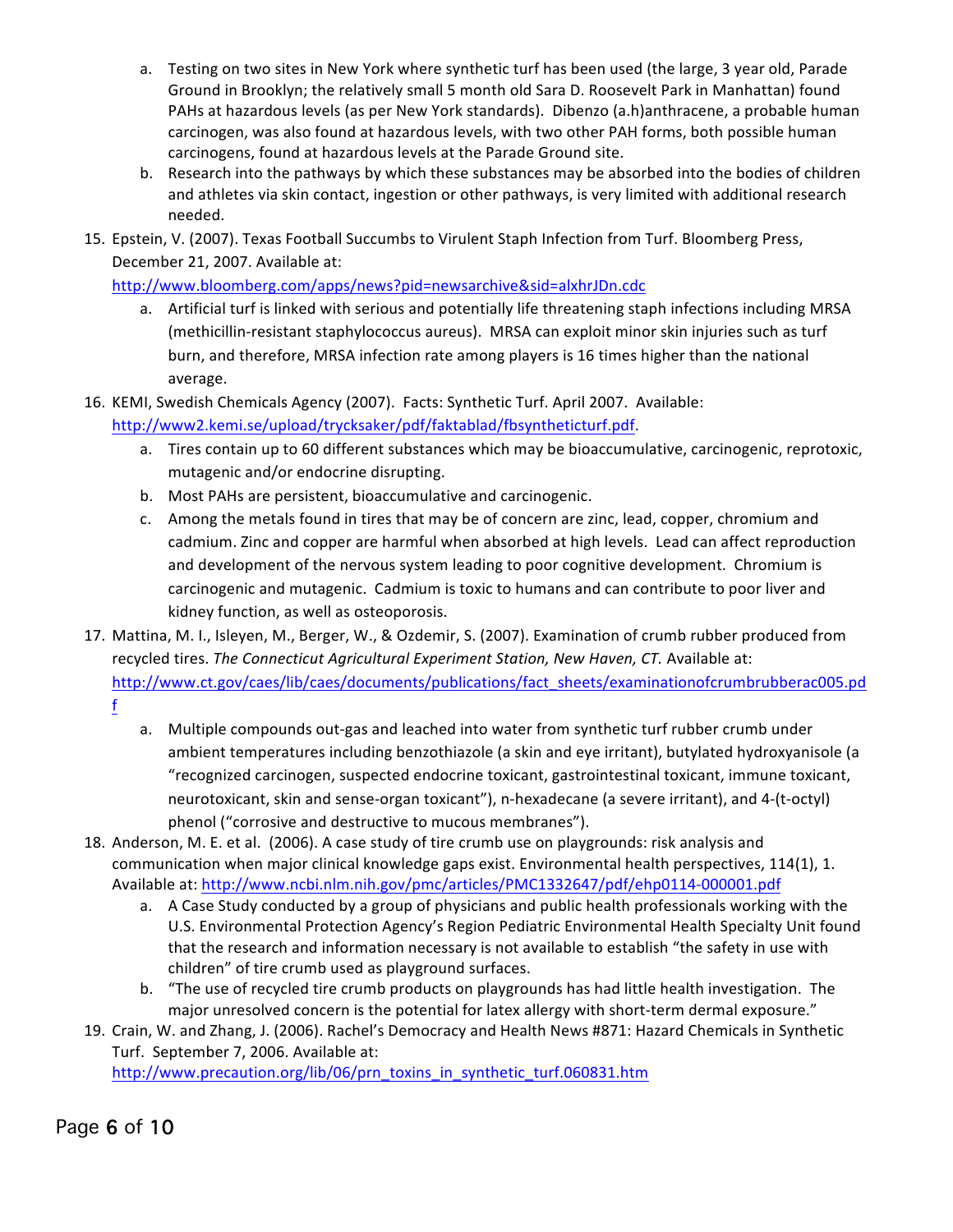- a. Analyses conducted at the Environmental and Occupational Health Sciences Institute of Rutgers University found the crumb rubber from artificial turf to contain high levels of PAHs, as well as zinc and arsenic.
- b. PAHs found to be contained in the crumb rubber "were above the concentration levels that the New York State Department of Environmental Conservation (DEC) considers sufficiently hazardous to public health to require their removal from contaminated soil sites. It is highly likely that all six PAHs are carcinogenic to humans."
- c. "The analyses also revealed levels of zinc in both samples that exceed the DEC's tolerable levels."
- d. The researchers associated with these findings were careful to state "We want to emphasize that the findings are preliminary. PAHs in rubber might not act the same way as in soil, and we do not yet have information on the ease with which the PAHs in these rubber particles might be absorbed by children or adults -- by ingestion, inhalation, or absorption through the skin. However, the findings are worrisome. Until more is known, it wouldn't be prudent to install the synthetic turf in any more parks."
- 20. Kazakova, S. V. et al. (2005). A clone of methicillin-resistant Staphylococcus aureus among professional football players. New England Journal of Medicine, 352(5), 468-475. Available at: http://www.nejm.org/doi/pdf/10.1056/NEJMoa042859
	- a. In a study of professional football players from the St. Louis Rams team, all MRSA infections developed at sites of turf burns.
	- b. Players reported a higher frequency of abrasions when playing on artificial turf compared to natural grass.
- 21. Begier, E. M. et al. (2004). A high-morbidity outbreak of methicillin-resistant Staphylococcus aureus among players on a college football team, facilitated by cosmetic body shaving and turf burns. *Clinical infectious* diseases, 39(10), 1446-1453. (a study conducted for the Connecticut Department of Public Health, Student Health Services of Sacred Heart Univ, Centers for Disease Control and Prevention, Minnesota Department of Public Health, and the Los Angeles County Department of Health Services).
	- a. In a study of MRSA outbreaks involving college football players, infection was associated with turf burns from artificial grass. Turf burns increased the risk of infection regardless of the type and timing of care provided the burn. Turf burns may be facilitating infection by acting as a pathway for infection.
- 22. Shorten, M. R., & Himmelsbach, J. A. (2003). Sports surfaces and the risk of traumatic brain injury. Sports surfaces. University of Calgary, Calgary, 49-69. Available at:

http://biomechanica.com/docs/publications/docs/Shorten%20-%20Head%20Injury%20Risk.pdf 

- a. There is double the risk of head traumas such as concussions associated with artificial turf compared to natural turf, and artificial turf presents a 5 times greater risk of more severe head injury.
- b. Concussions (formally described as Mild Traumatic Brain Injury or MTBI) resulting from sports has, according to the US Centers for Disease Control, reached "epidemic proportions," and these 'mild' head traumas, especially a series of concussions, can have long term, negative effects on cognitive function.
- 23. Naunheim, R., et al. (2002). Does the use of artificial turf contribute to head injuries?. *Journal of Trauma-Injury, Infection, and Critical Care*, *53*(4), 691-694.
	- a. The impact-attenuating properties of two artificial fields were compared to a grass outdoor practice field. Both artificial surfaces were harder compared to the outdoor grass field. It was concluded that the low impact attenuation of the artificial turf may be contributing to the high incidence of concussion.
- 24. Guskiewicz, K. M., et al. (2000). Epidemiology of concussion in collegiate and high school football players. The American Journal of Sports Medicine, 28(5), 643-650.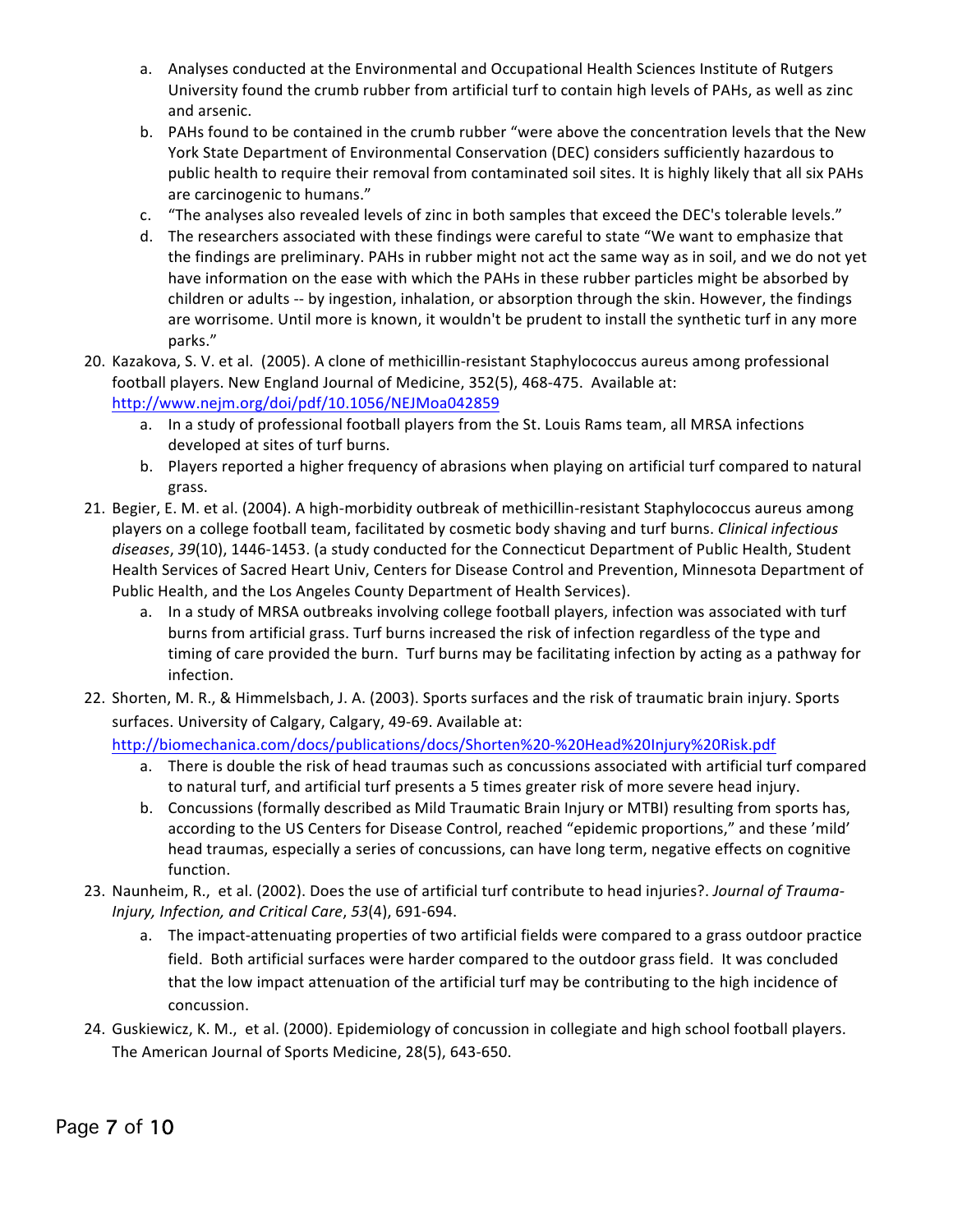a. In a survey of both high school and collegiate certified athletic trainers representing over 17,000 football players, contact with artificial turf was associated with more serious concussion than contact with natural grass.

**Environment:** The pollutant substances found in artificial turf contribute to contamination of soil, plants and aquatic ecosystems and pose a risk of toxic effects for aquatic and sediment dwelling organisms. The resulting environmental harm is on-going and long-term, happening over many years. The varying content of tires used for infill of turf systems makes this threat a moving target. A growing body of scientific analysis is documenting a concerning level of environmental threat and harm and is further demonstrating the need for more research regarding artificial turf and its ramifications for the environment.

- 1. Public Employees for Environmental Responsibility (PEER) (2012). Petition for a Rulemaking on Surface Heat from Artificial Turf, Submitted by PEER to Consumer Product Safety Commission, Sept 6, 2012. Available at: http://www.peer.org/assets/docs/doc/9\_6\_12\_PEER\_Petition\_heat\_rulemaking.pdf
	- a. As well explained by an oft cited petition to the Consumer Product Safety Commission for rulemaking: "When tires are shredded and pulverized, their surface area increases exponentially, as does the particulate and gas yield from the tire material. Since tires are made of very harmful materials, including 24 gases found to be harmful to humans, carbon black, (a carcinogen which makes up 30% of tires), latex, benzothiazoles, phthalates, lead, mercury, cadmium, zinc and many other known toxins, when the fields heat up, they become increasingly dynamic. Of primary concern is the interaction of particles and gases, 'because when particles adsorb onto the surface of gases, they become 10-20 times more toxic than the materials themselves.""
	- b. Furthermore, artificial turf becomes more toxic as it heats up.
- 2. Sadiktsis, I., et al. (2012). Automobile Tires A Potential Source of Highly Carcinogenic Dibenzopyrenes to the Environment. Environmental science & technology,  $46(6)$ , 3326-3334. Available at: http://www.locchiodiromolo.it/blog/wp-content/uploads/2012/03/Sadiktsis-et-al-Automobile-Tires-Potential-Source-of-Highly-Carcinogenic-2012.pdf
	- a. The variability in PAH concentrations between different tires is large.
	- b. Due to "leaching of PAHs from recycled tire rubber material, tires are a source of environmental pollution of PAHs through their entire lifecycle."
- 3. Connecticut Department of Environmental Protection (2010). Artificial Turf Study: Leachate and Stormwater Characteristics, Final Report. Available at:

http://www.ct.gov/deep/lib/deep/artificialturf/dep\_artificial\_turf\_report.pdf

- a. Stormwater runoff from artificial turf contained zinc, manganese, and chromium at levels toxic to aquatic organisms.
- b. Therefore, there is a potential risk to surface waters from the installation of artificial turf. Zinc levels could cause exceedance of acute aquatic toxicity criteria. This risk is especially high for smaller watercourses.
- c. Best management practices and treatment (i.e. wetlands, wet ponds, infiltration structures, compost filter, sand filters, or biofiltration structures) should be used for stormwater runoff from artificial turf fields that discharge to surface waters.
- 4. Yaghoobian, N., et al. (2010). Modeling the thermal effects of artificial turf on the urban environment. *Journal of Applied Meteorology and Climatology*, *49*(3), 332-345.
	- a. An urban temperature model showed an increase in local atmospheric temperatures of up to  $4^{\circ}$  C (39° F) in areas where natural grass cover had been replaced with artificial turf.
- 5. Han, I. K., et al. (2008). Hazardous chemicals in synthetic turf materials and their bioaccessibility in digestive fluids. Journal of Exposure Science and Environmental Epidemiology, 18(6), 600-607. Available at: http://www.nature.com/jes/journal/v18/n6/pdf/jes200855a.pdf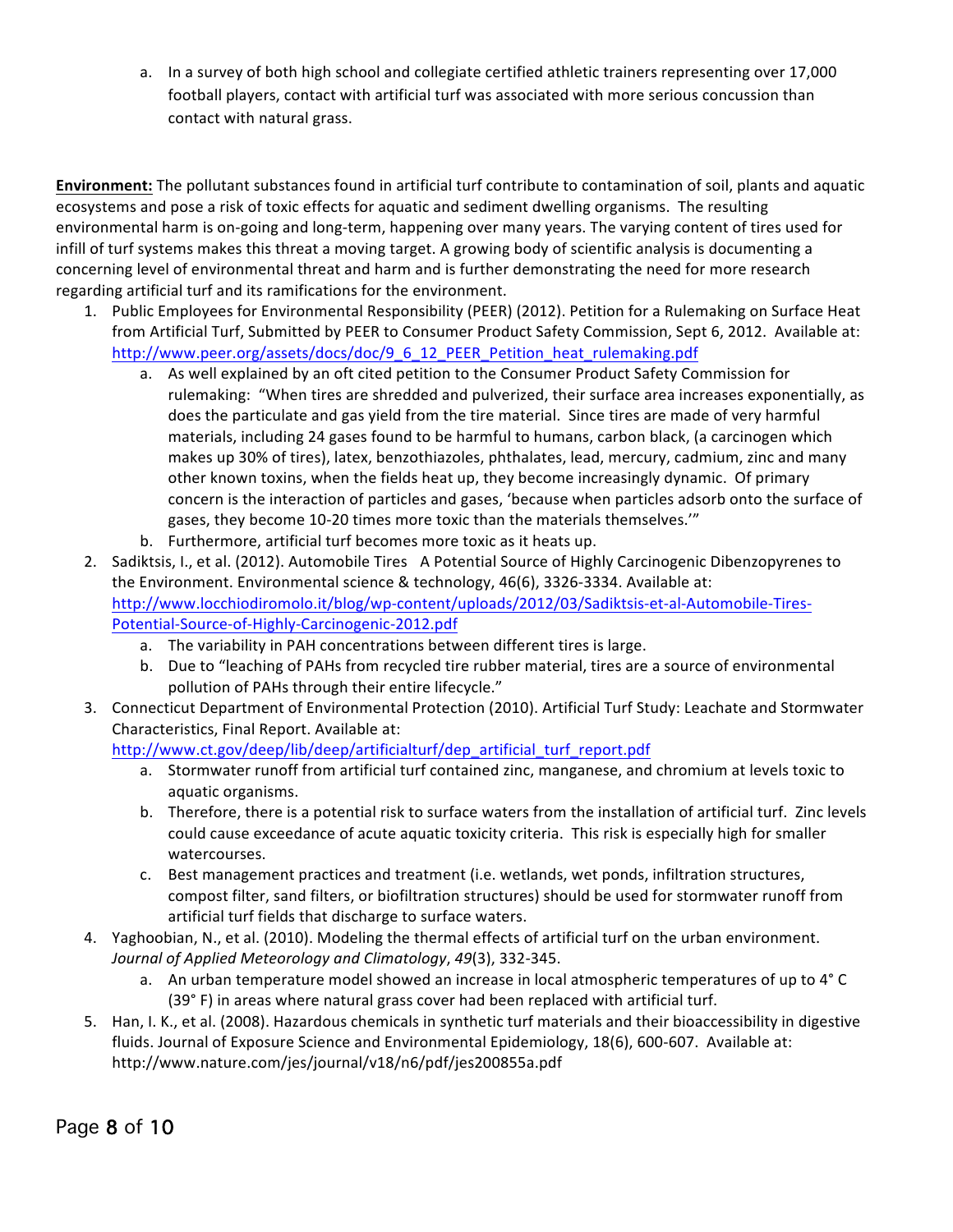- a. Zinc was found to exceed soil limits and the leaching rate from rubber granules was up to 20 times more than the leaching rate from agricultural applications of manure and pesticides. "Runoff with high Zn [zinc] from synthetic turf fields may produce adverse effects to plants and aquatic life."
- 6. KEMI, Swedish Chemicals Agency (2007). Facts: Synthetic Turf. April 2007. Available: http://www2.kemi.se/upload/trycksaker/pdf/faktablad/fbsyntheticturf.pdf.
	- a. Hazardous substances found in tires may persist in the environment including polycyclic aromatic hydrocarbons (PAHs), phthalates, phenols, and certain metals.
	- b. Most PAHs are persistent, bioaccumulative and carcinogenic.
	- c. Phthalates and phenols are not chemically bound to the rubber and as a result can leach from the infill material. These chemicals are persistent and bioaccumulative and can have long-term effects on the environment.
- 7. Meil, J., & Bushi, L. (2006). Estimating the Required Global Warming Offsets to Achieve a Carbon Neutral Synthetic Field Turf System Installation. Athena Institute. Ontario Canada. Available at: http://sfrecpark.org/wp-content/uploads/AthenaICarbonOffsets.pdf
	- a. Artificial turf systems have a carbon footprint due to the greenhouse gases emitted during the life cycle of synthetic turf systems compared to natural grass surfaces.
	- b. To achieve a 10-year carbon neutral synthetic turf installation, 1861 trees would need to be planted to offset the field's carbon footprint.
- 8. Källgvist, T. (2005). Environmental risk assessment of artificial turf systems. *Norwegian Institute for Water Research*, 19.
	- a. Recycled rubber varies considerably in its chemical composition, even when from the same manufacturer.
	- b. Leaching of contaminants from artificial turf as the result of surface water runoff from precipitation is a great risk for the environment. It is predicted that chemicals leaching from synthetic turf materials occurs slowly, and as a result the environmental harms may take place over many years. There is also a level of "erosion" that takes place and can result in fine particles that could be carried to local waterways. Chemicals have even been shown to leach from the artificial turf fibers.
	- c. The leachate from artificial turf can contain a variety of metals (including lead, cadmium, copper, mercury and zinc) and organic pollutants (including PAHs, phthalates, 4-t-octylphenol and isononyphenol).
	- d. The runoff from an artificial turf field poses "a positive risk of toxic effects on biota in the water phase and in the sediment."
	- e. Of the organic compounds at issue, octylphenol represents the greatest risk, and possibly could occur at levels where hormone disrupting effects are a concern.
	- f. The Norwegian Institute for Water Research has determined that it is "appropriate to perform a risk assessment which covers water and sediments in watercourses which receive run-off from artificial turf pitches."
- 9. Thale, S.W. et al. (2004) Potential Health and Environmental Effects Associated with Synthetic Turf Systemsfinal report. Byggforsk, Norwegian Building Research Institute. Available at: http://www.issssportsurfacescience.org/downloads/documents/vskyslv2qq\_nbiengelsk.pdf
	- a. While recycled rubber is a greater source of pollution, newly manufactured rubber also contains levels of hazardous substances; in the case of zinc and chromium the levels of recycled and newly manufactured rubber are comparable.
	- b. The synthetic grass fibers can also be a significant source of pollution, albeit significantly lesser amounts leach from the synthetic grass than the rubber infill